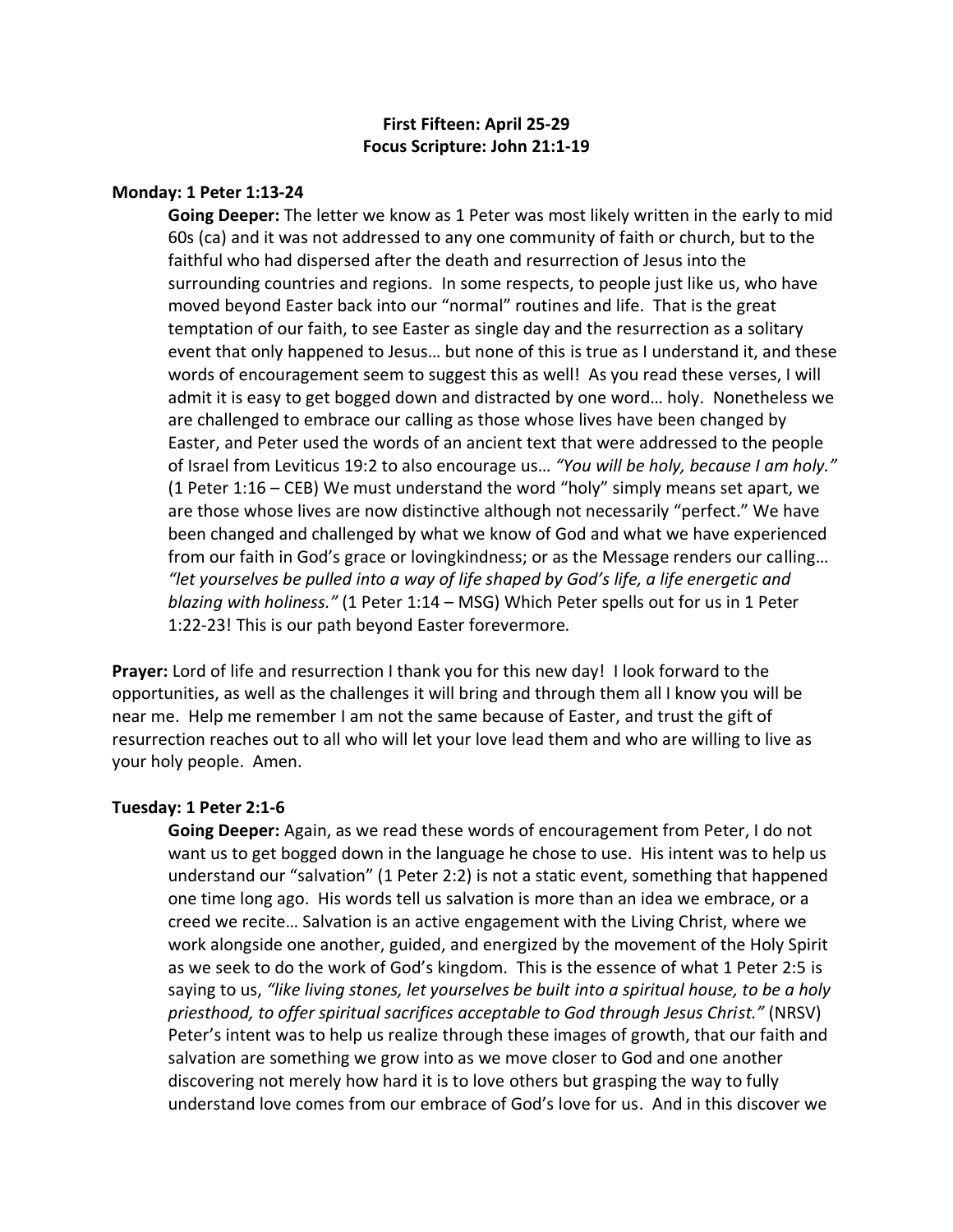realize our own heart expands as our does our spirit as well as it is filled with God's love. The ultimate work of the kingdom, or in the words used here *"to offer spiritual scarifies"*  is simply to grow into Jesus' one command for those whose seek to follow him. (See 1 Peter 1:22 and John 13:34)

**Prayer:** Almighty God, you know where I struggle and where I am tempted. You know me better than I know myself, and you call me to join you in your work, the work of Easter, the work of sharing your love with others, the work of fully embracing your love for me. Open my heart, expand my thinking, and enlarge my spirit to both receive and share all that you have given me. Amen.

#### **Wednesday: 1 Samuel 3:1-10**

**Going Deeper:** Have you ever sensed the "voice" of God? It may have felt like an inner leading, or a nudge to act upon something. God's call may also be sensed as a deep longing, or a growing restlessness. I suspect you may have experienced a moment of God's calling but like Samuel you were unsure how to respond. This story about God's call to Samuel is rich with meaning, as you read it what elements stand out for you? There is a seeming irony of a blind priest who was attended by an inexperienced boy, neither of whom recognized what was happening in the moment. I am not being critical; it is made quite clear *"This was a time when the revelation* (or voice) *of God was rarely heard or seen."* (1 Samuel 3:1b – The Message) I think many might say the same today… that the voice of God is rarely heard or seen, but I wonder if this has more to do with us than God's desire to connect with us? I say this especially now as we are still so near to Easter, given our remembrance and celebration of God's gift and miracle of resurrection. I am afraid we are sadly often like Eli with eyesight than does not see clearly, but I believe we can all become more akin to Samuel. The message of Easter and the gift of resurrection is all around us, if we will allow ourselves to listen for and are willing to see it. It can be found in a sunrise after a long dark night of worry. It can be heard in the voice of another who has come to comfort us in our need. We typically do not equate these moments to divine intervention, but why not? God has always used the natural and obvious to get our attention. God continues to show up, whispering, nudging, calling out in the night and darkness of our lives. Will we heed Eli's instruction as Samuel did… are we ready to say to God I am here, and I am listening?

**Prayer:** Help me this day to be more attentive Lord. Help me to be ready to listen when you call, help me to respond and not dismiss your call because I am too busy, or because I am unsure if I trust you would call me. Help me Lord to listen and see and be ready. Amen.

## **Thursday: 1 Samuel 17:4-11**

**Going Deeper:** This story, which you may know as "David and Goliath", builds upon the teaching of 1 Samuel 16:7 *"But the LORD said to Samuel, 'Do not consider his appearance or his height, for I have rejected him. The LORD does not look at the things humans look at. Humans look at the outer appearance, but the LORD looks at the heart."* (NIV) The description of the Philistine champion was meant to create inner